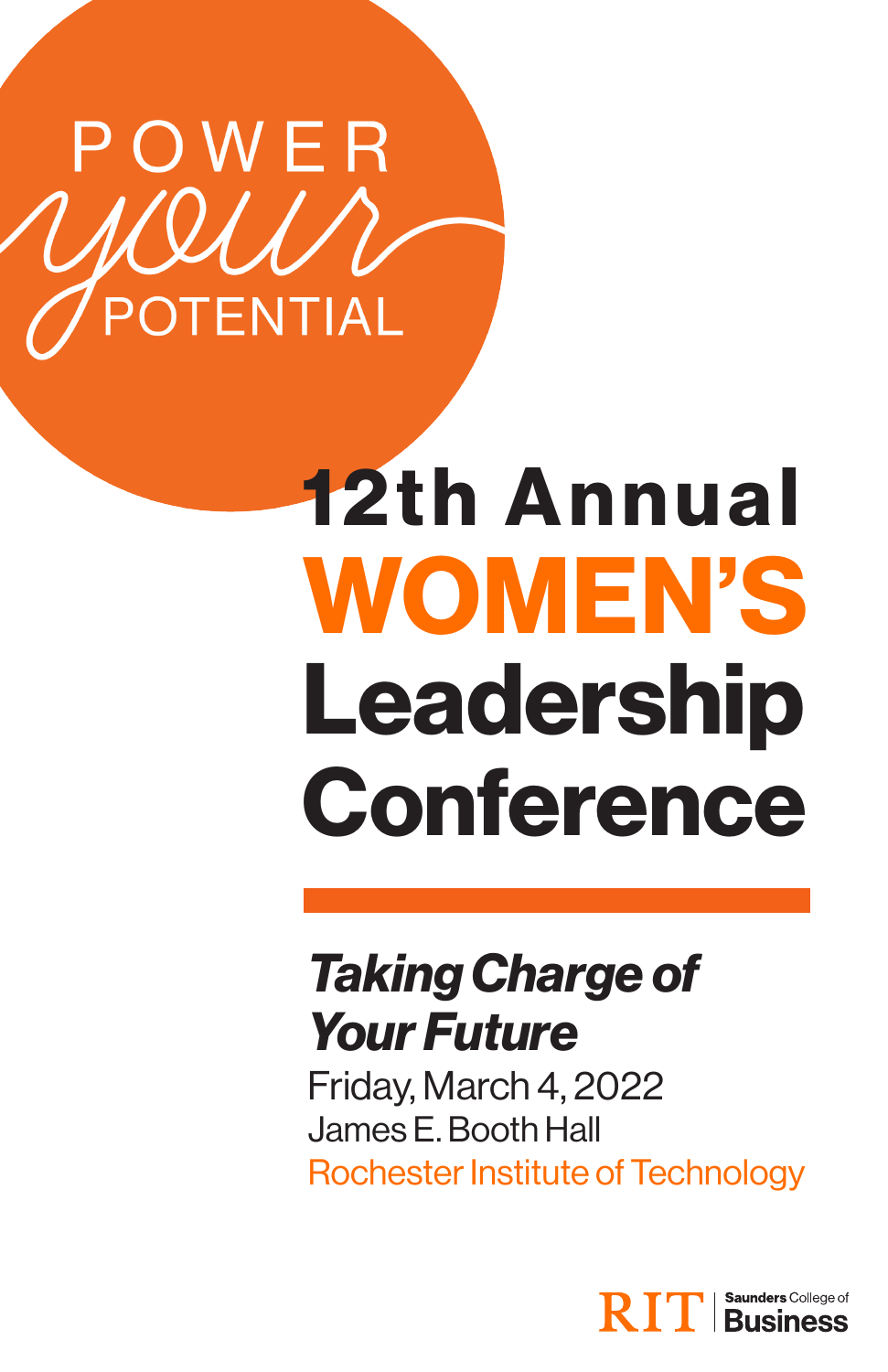# Schedule

| 7:30-8:15 a.m.        | Registration with Breakfast Available                                           |
|-----------------------|---------------------------------------------------------------------------------|
| $8:15-8:30$ a.m.      | Welcome Remarks from Dean Mozrall                                               |
| $8:30-9:30$ a.m.      | Keynote Speaker: Karen Putz<br>Powered by Passion: Fulfilling Your<br>Potential |
| $9:30-9:40$ a.m.      | <b>Break for Presenter Change</b>                                               |
| $9:40-10:25$ a.m.     | Presenter: J'nez Thomas<br>Subject to Change                                    |
| $10:25-10:35$ a.m.    | Break for Presenter Change                                                      |
| 10:35-11:20 a.m.      | Panel Discussion:<br><b>Finding &amp; Feeding Your Passion</b>                  |
| 11:20-11:30 a.m.      | Break for Presenter Change                                                      |
| 11:30 a.m.-12:30 p.m. | <b>First American Equipment Finance</b><br>Corporate Panel - Growing Your Role  |
| 12:30-1:30 p.m.       | Networking Lunch & Create Your Own<br>Flower Bouquet with Bar Fiore             |





**RIT** Women's Council





Healthcare | Technology | HR & Compliance Employee Engagement | Wellness | Self Funding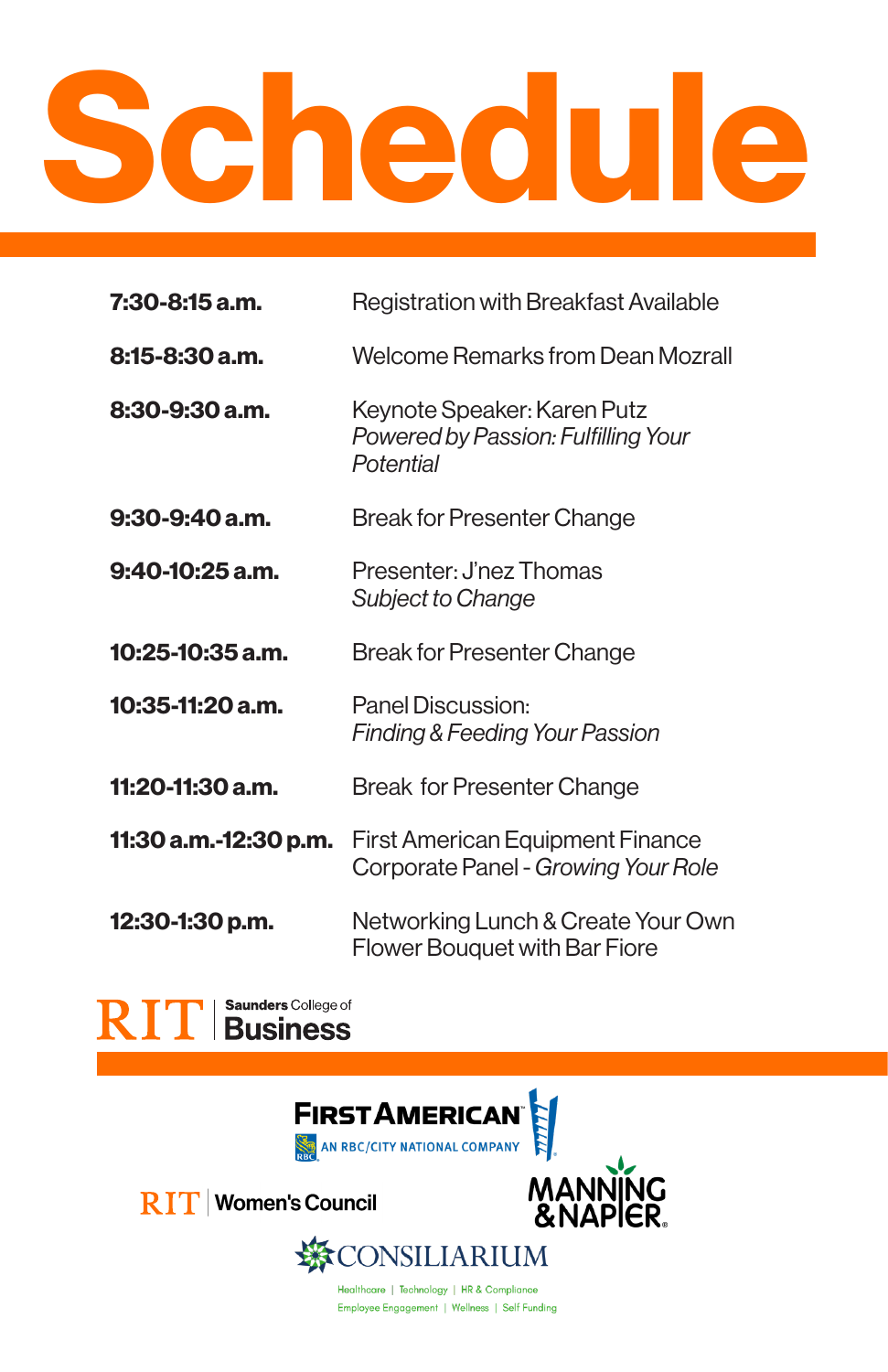## Speakers

#### MASTER OF CEREMONIES

#### Women in Business students



Ann-Katherine **Candelori Major: management** information systems Graduation Date: May 2022



Maggie Dempsey Major: management information systems Graduation Date: Fall 2022



Makenzie Hufnagle **Major: business** management Graduation Date: Spring 2024



Palak Wadhwa **Maior:** business exploration Graduation Date: Spring 2026



#### KEYNOTE SPEAKER

Karen Putz 14X Author, International Speaker, Midlife (and Beyond) Life Coach

Topic: *Powered by Passion: Fulfilling Your Potential*



**PRESENTER** 

J'nez Thomas MBA '20 Account Manager at Altria

Topic: *Subject to Change*

### RIT | Saunders College of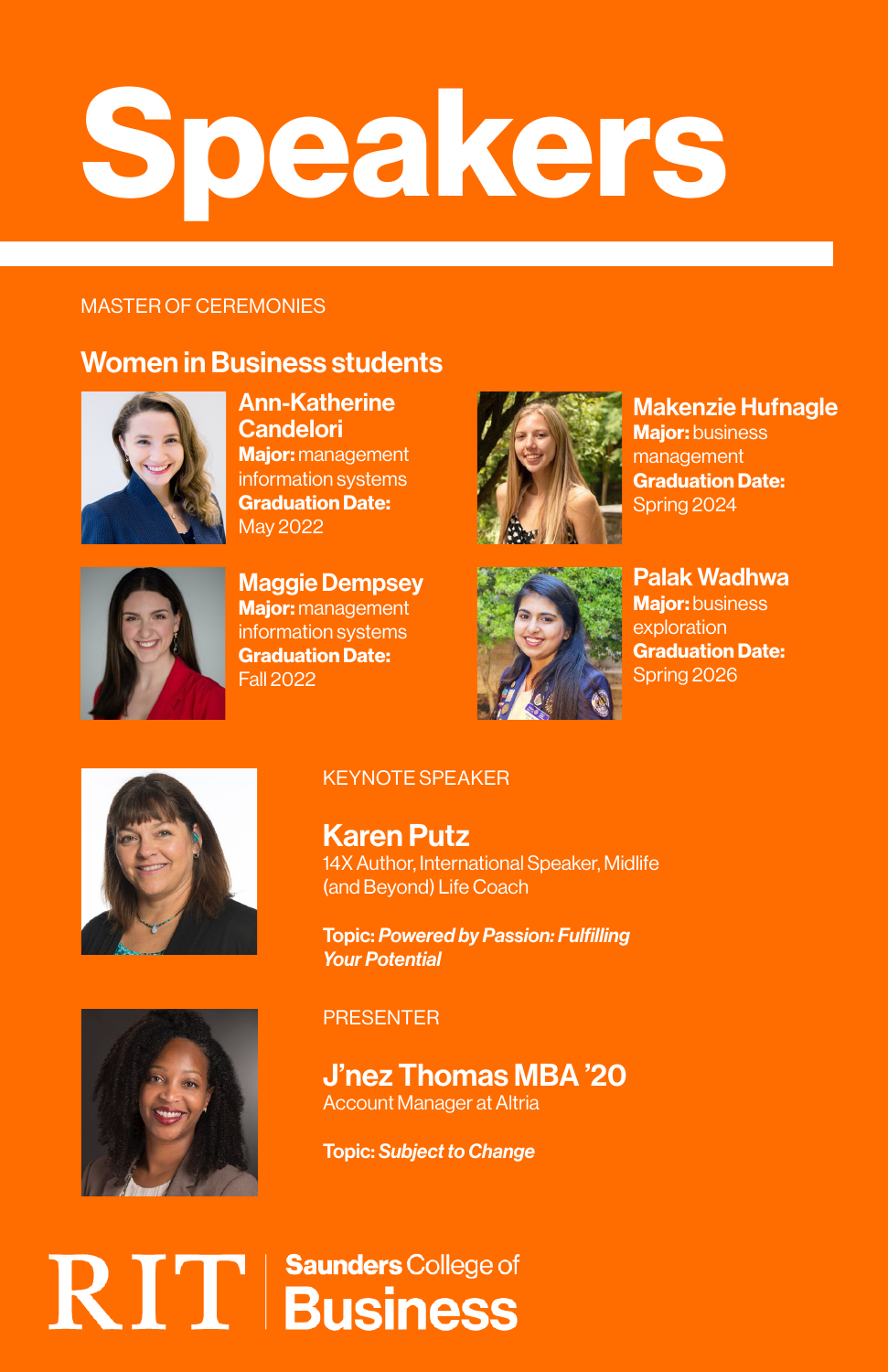#### Finding & Feeding Your Passion Panel



PANELIST Hope Drummond BS '91 (Business Administration – Marketing) Founder, Dreamseeds Children's Program Community Advocate and RIT Trustee 2021 – 2022 Saunders College of Business Distinguished Alumni Award Recipient



PANELIST Leah Shenandoah MFA '17 (Metal Crafts & Jewelry) Wolf Clan Member of the Onyo'ta:aká: – Oneida Nation of the Haudenosaunee Confederacy; Ph.D. Candidate at Cornell University,



PANELIST Sady Alvarado-Fischer Director of Diversity, Equity & Inclusion at Excellus BlueCross BlueShield Co-Sponsor & Member of DEI Advisory Board at RIT

#### First American Finance Equipment Corporate Panel: *Growing Your Role*



MODERATOR: Sarah Michael MBA '09 SVP, Marketing & Digital



PANELIST #1: Lisa Collins SVP, Director of Credit



PANELIST #2: Marietta Smith SVP, Operations



PANELIST #3: Jordan Cooper AVP, Marketing & Event **Manager** 



PANELIST #4: Betsy Truax AVP, Payroll Manager

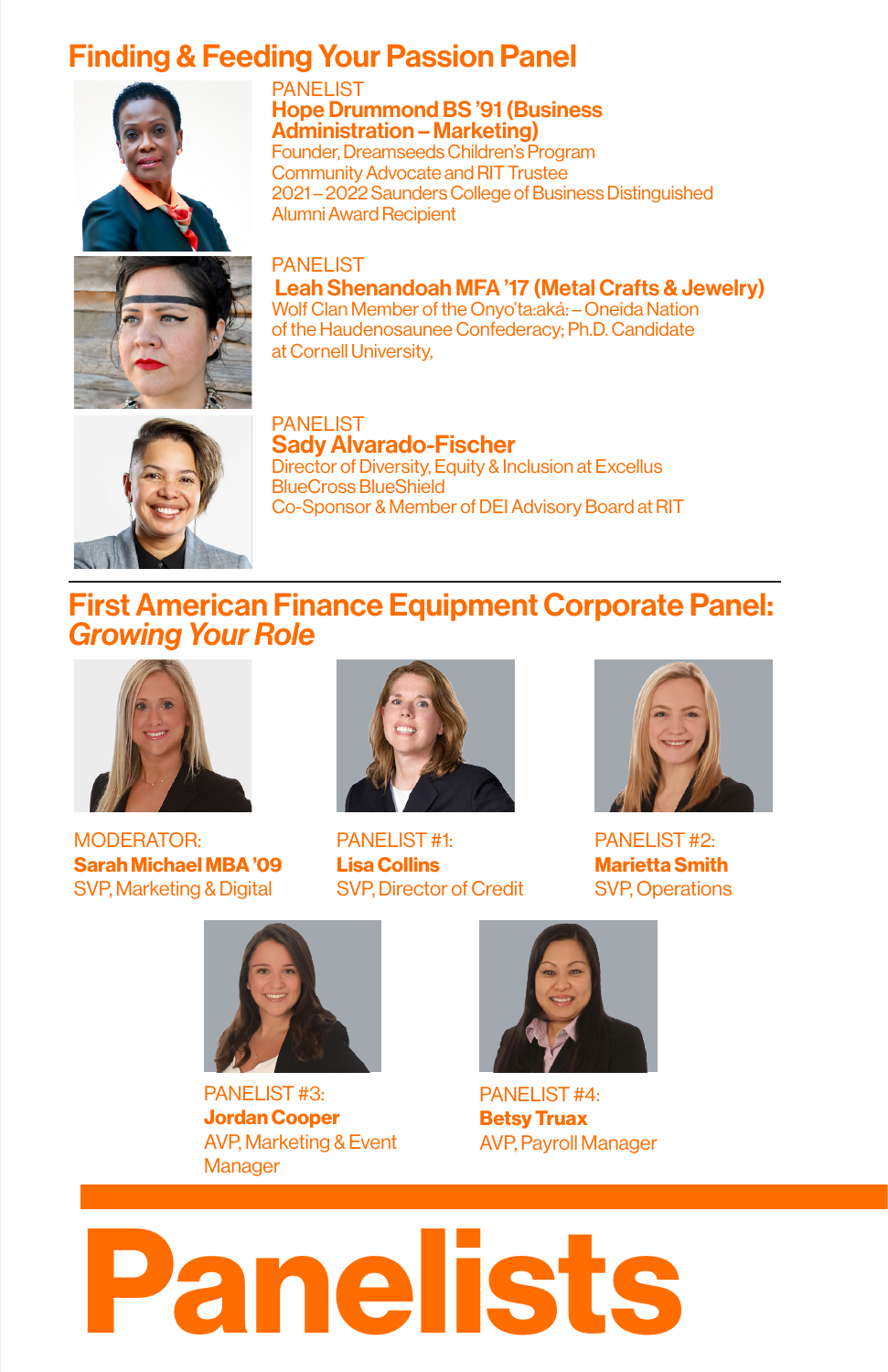## comin vent

#### Online - April 6, 2022, 5:30 p.m.-6:30 p.m. Saunders MBA and MS Graduate Information Session

Join the conversation! Learn about our graduate programs as you think about your next steps. Leverage your undergraduate degree skills with a graduate degree! This workshop will talk through the graduate application and tricks to successfully complete your application on-time.

*To register and see all information session dates, please visit: saunders.rit.edu/infosessions*

#### April 23, 10 a.m.-5 p.m. Imagine RIT

Creativity and Innovation Festival is a campus-wide event that showcases the creative and innovative spirit of RIT students, faculty, and staff.

Visitors of all ages experience the breadth and depth of RIT through interactive presentations, hands-on demonstrations, exhibitions, performing arts, and research projects set up throughout campus.

*Free and open to the public!* rit.edu/imagine

### A Special Thank You to Our Sponsors



**RIT** Women's Council



**紫CONSILIARIUM** Healthcare | Technology | HR & Compliance Employee Engagement | Wellness | Self Funding